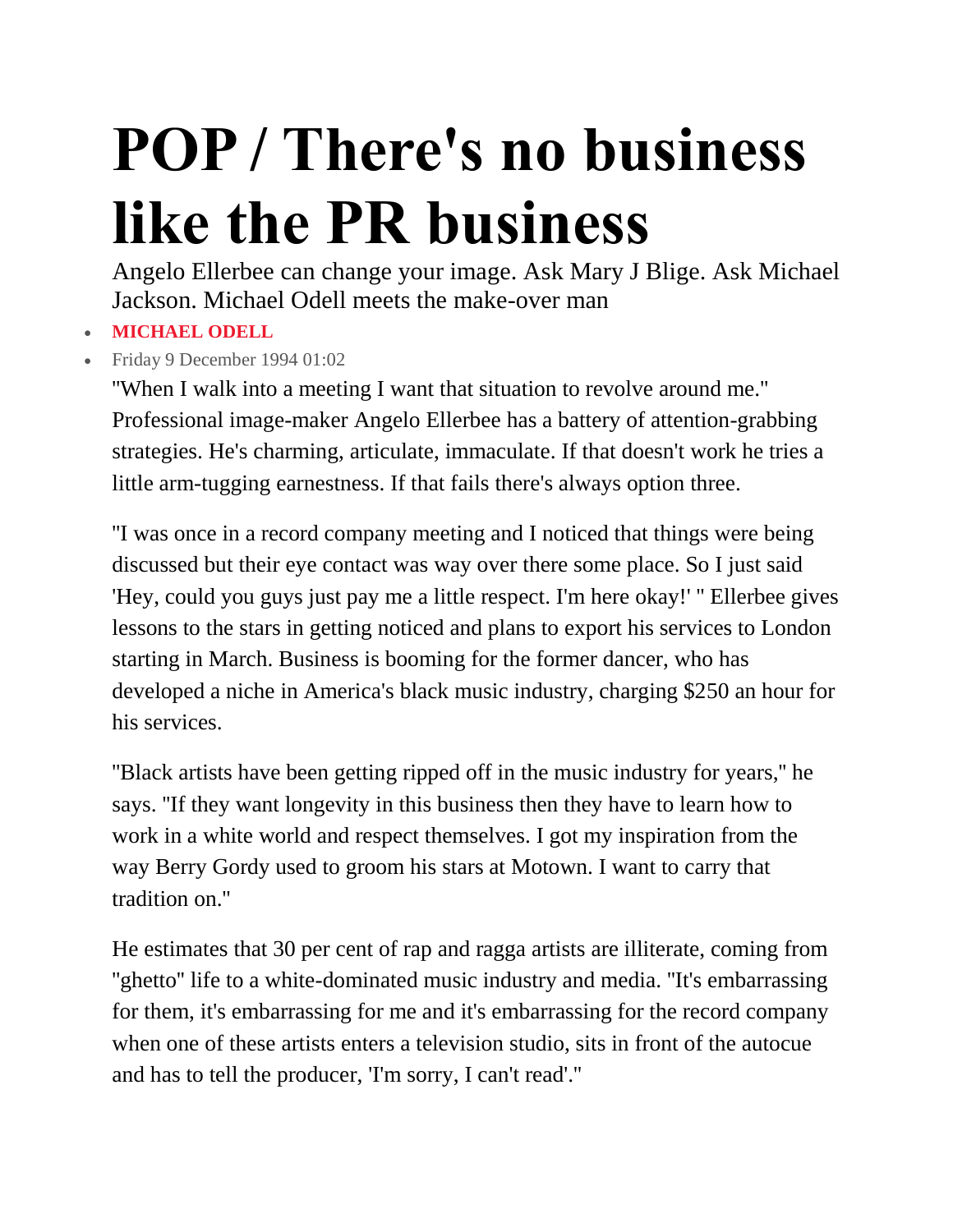With every client, Ellerbee begins his 24-part programme with a covert video operation.

''If it's a gangsta rapper I ring them up and say 'I'm coming over'. We eat the food, we watch the movie and I say, 'Did you enjoy that?'. Then I say 'Okay, here's the book'. A couple of weeks later I ask them questions about the differences between the movie and the book so I can assess what their comprehension is like.''

His pioneering work on celebrity moodiness worked its magic on soul singer Mary J Blige. The self-styled queen of hip-hop soul was an instant sensation with the release of her 1992 album, What's The 411? However, black British audiences were outraged when they found themselves on the wrong end of her attitude when she played her first London show in June 1992. Arriving late, she sang three songs, disappeared for a 40-minute interval and eventually returned for another brief stint before being booed off. In the aftermath she cancelled all interviews and received hate mail at her London hotel.

Three months ago, Ellerbee was called in. His task was to turn the bruiser from Yonkers into a pussycat. ''We had to work on some personal problems with Mary,'' says Ellerbee, wincing with empathy. ''We had to look at some of the reasons why people might have not liked her.''

Blige is now a confident and personable interviewee, admits the London debacle was her fault and has even written a song about it on her new album. Meanwhile Ellerbee says his work with her is ongoing and he still takes a day-to-day role in her life.

For Ellerbee there is no scandal, no hemorrhaging of public confidence that the right amount of balloons and streamers cannot fix. Last year he was brought in by Michael Jackson as allegations of sexual misconduct by Jordan Chandler threatened to engulf him. Ellerbee persuaded the star to receive the Children's Choice award from thousands of New York schoolkids.